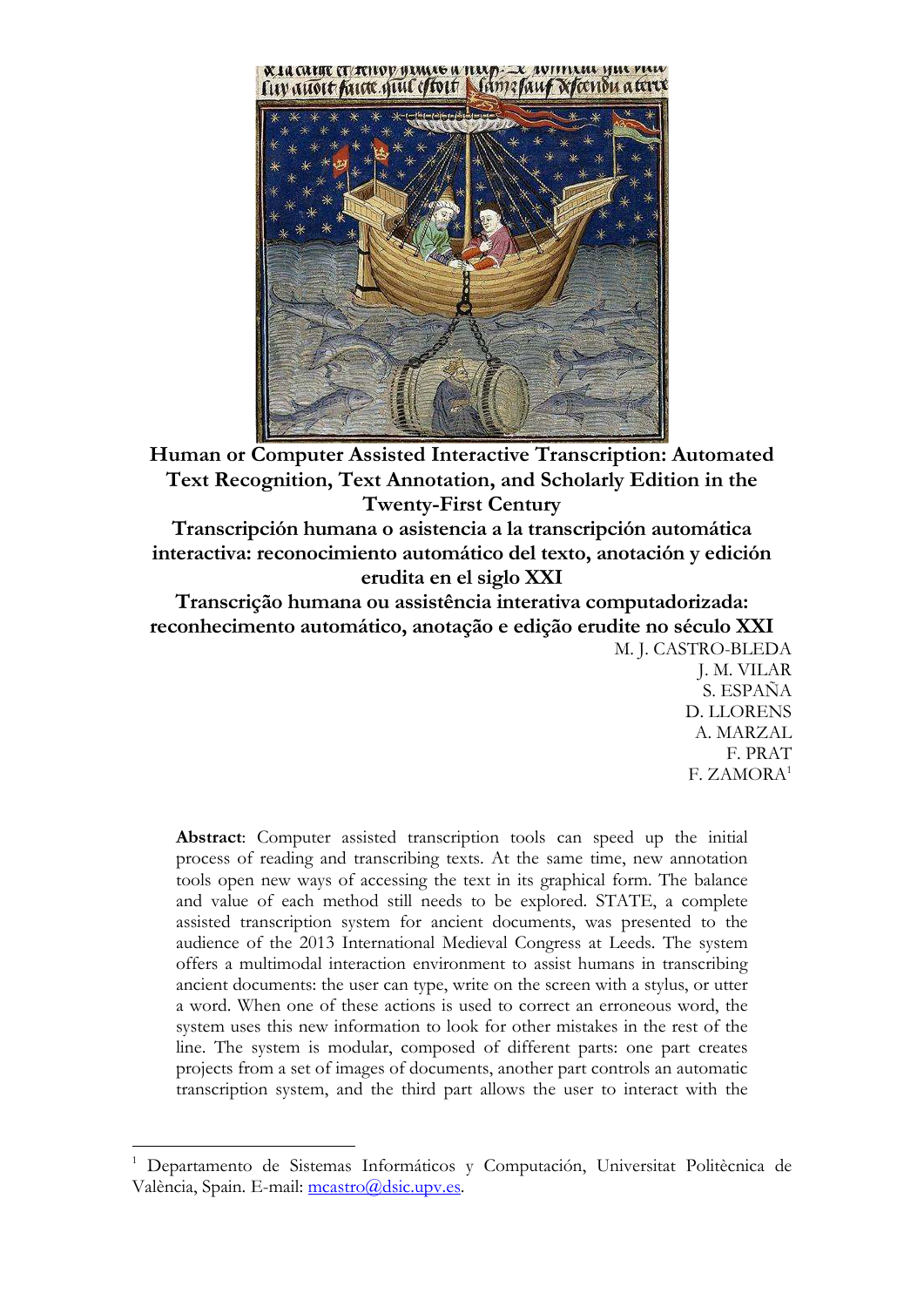

Jan-Jun 2014/ISSN 1676-5818

transcriptions and easily correct them as needed. This division of labour allows great flexibility for organising the work in a team of transcribers.

**Resumo:** Las herramientas de ayuda a la transcripción automática pueden acelerar el proceso inicial de la lectura y transcripción de textos. Al mismo tiempo, las nuevas herramientas de anotación aportan nuevas formas de acceder al texto en su forma original gráfica. Sin embargo, todavía es necesario evaluar las bondades y capacidades de los distintos métodos. STATE, un completo sistema de asistencia a la transcripción de documentos antiguos, se presentó a la audiencia del International Medieval Congress de 2013 celebrado en Leeds. El sistema ofrece un entorno de interacción multimodal para ayudar a las personas en la transcripción de documentos antiguos: el usuario puede teclear, escribir en la pantalla con un lápiz óptico o corregir usando la voz. Cada vez que el usuario cambia de esta forma una palabra, el sistema utiliza la corrección para buscar errores en el resto de la línea. El sistema está dividido en diferentes módulos: uno crea proyectos a partir de un conjunto de imágenes de documentos, otro módulo controla el sistema de transcripción automática, y un tercer módulo permite al usuario interactuar con las transcripciones y corregirlas fácilmente cuando sea necesario. Esta división de las tareas permite una gran flexibilidad para organizar el trabajo de los transcriptores en equipo.

**Keywords**: Assisted transcription – Ancient documents – Multimodal human/computer interaction – Interactive automatic text recognition.

Palavras-chave: Transcripción asistida – Documentos antiguos Interacción multimodal persona/computador – Reconocimiento automático de texto interactive.

> ENVIADO: 16.11.2013 ACEITO: 01.12.2013

\*\*\*

# **I. Introduction**

The main libraries and document archives are digitising their collections. Most of them are scanning the documents and publishing the resulting images without their corresponding transcriptions. This seriously limits the document exploitation possibilities. The problem is even more serious with respect to ancient documents, both printed (especially from the fifteenth to seventeenth centuries, see Figure 1) and handwritten ones. The commercial Optical Character Recognition Systems offer poor performance on these kinds of documents. When the transcription is necessary, it is performed manually by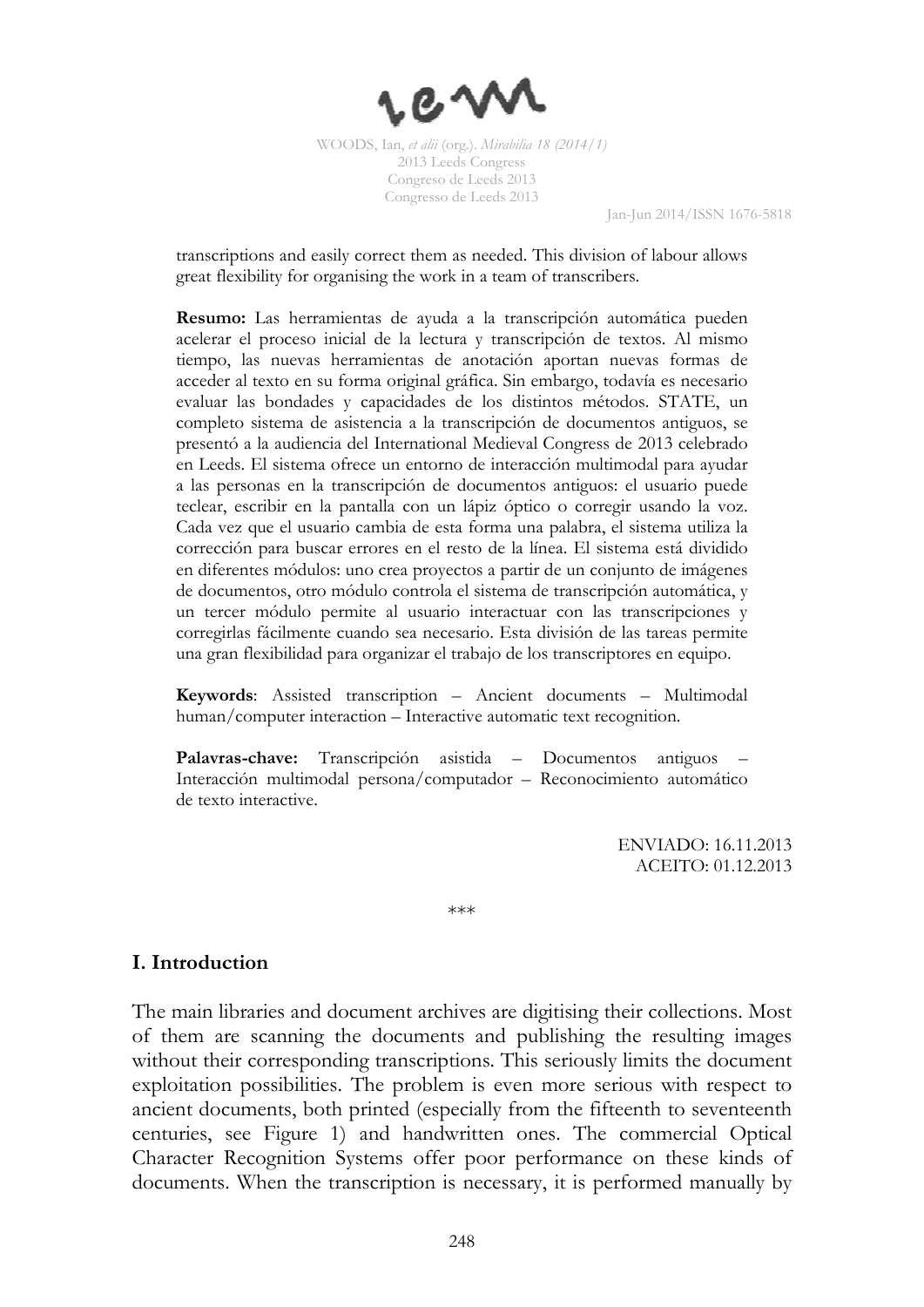

Jan-Jun 2014/ISSN 1676-5818

experts, which is a very expensive and error-prone task. Having appropriate tools, such specialised recognition engines, would be very helpful to preserve, study and publish the cultural legacy.

Del estylo.  $Fol.7$ aquella palabra, e den lo por fechor que fuero, dar lo an por enemigo delos parien puede ser justificado, segú dicho es. Mas el tes, e que salga dela villa, e del termino. E querellofo no le deue matar: e fi lo mata, fobre esto es a faber, que quando enesta deue fer dado por enemigo de los fus pamanera de defendimiento se comiença a riétes: e pechar el omezillo. Y efto es por demandar la muerte fegun el fuero viejo: razõq no gelo dio el alcalde por enemigo, que todo lo que dize enefte fuero q fe ha fegun dize enel titulo delos omezillos: en de fazer, e de juzgar despues del defafiala ley que comiença. Si aquelenel. &c. miento, qeflo fe ha de guarda, e demadar, E todo otro hombre que matare su enemi e juzgar: e no puede mudar la qrella, nila go, maguer que lo aya defafiado con dere demanda en orra manera fino forun los Figure 1: Example from a Spanish book dated in 1569, printed in ancient font,

with archaic lexicon and syntax, lots of abbreviations, and no consistent rule about word separation.

In this context, computer assisted transcription tools can speed up the initial process of reading and transcribing texts. At the same time, new annotation tools open new ways of accessing the text in its graphical form. The balance and value of each method still needs to be explored. STATE, a complete assisted transcription system for ancient documents, was presented in the session titled 'Digital Pleasures V: Automated Text Recognition, Text Annotation, and Scholarly Edition in the 21st Century' last July at the 2013 International Medieval Congress at the University of Leeds.<sup>2</sup> The session focused on how research and development in Computer Science can benefit the Humanities and how enhanced ergonomics may change the landscape of textual scholarship and palaeography (is transcription a computer process assisted by a human or a human activity assisted by a computer?).

Although conventional automatic text recognition systems offer an appropriate performance when dealing with modern documents, their high error rates when recognising unusual fonts make them almost useless for handwritten or ancient documents. Besides, ancient documents are usually

 $\overline{a}$ 

<sup>&</sup>lt;sup>2</sup> STATE stands for Sistema de Transcripción Asistida de Texto Escrito, which is the Spanish for Written-Text Assisted Transcription System. The current version supports multimodal interaction via mouse, keyboard, stylus, and voice.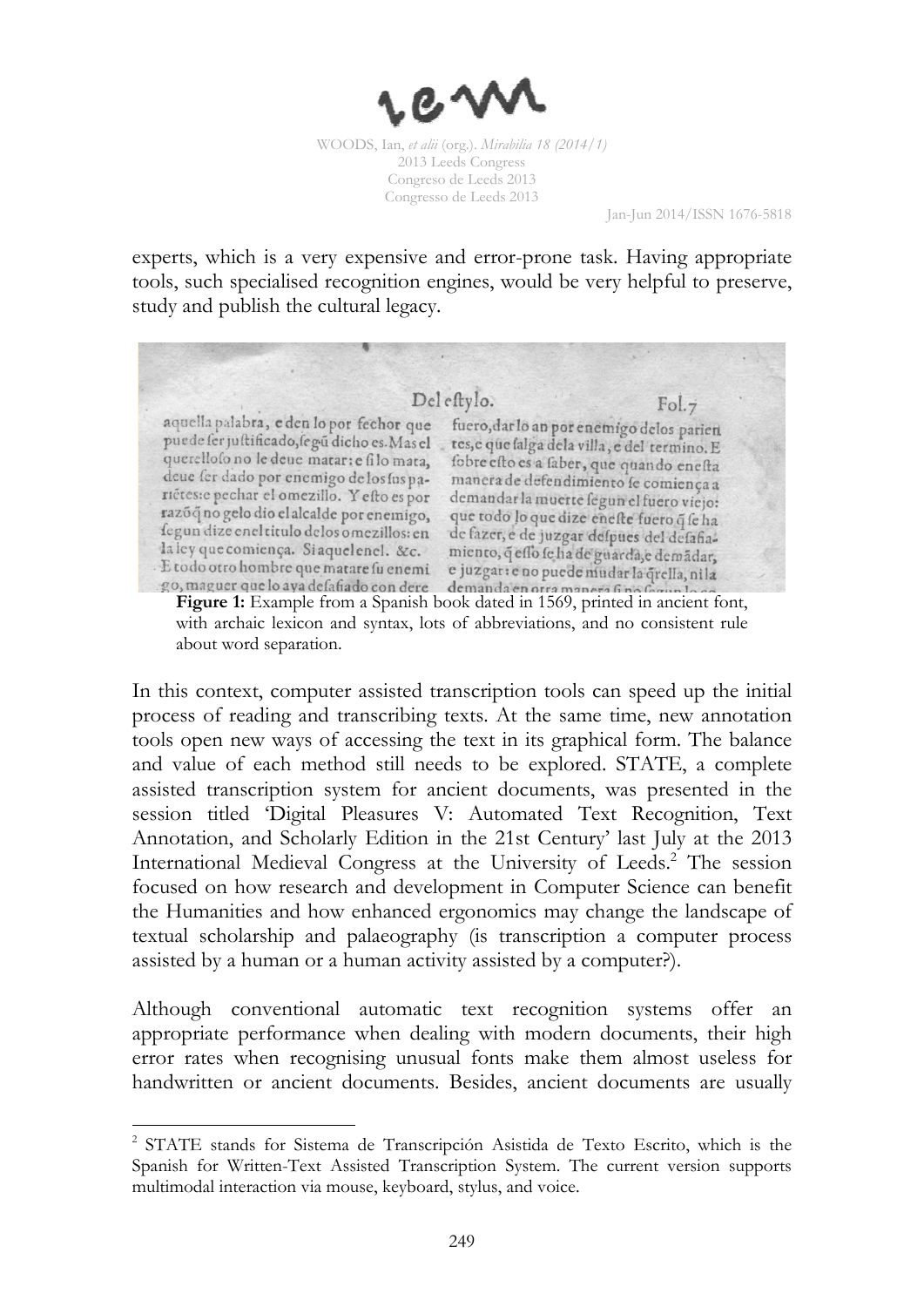

Jan-Jun 2014/ISSN 1676-5818

affected by many sources of noise (moisture, patches, holes, etc.) that make them harder to transcribe. The STATE system assumes that text recognition performance will frequently be poor on ancient documents and human help will be needed in order to accurately transcribe them; therefore, it is designed as a multimodal, adaptive, extensible system that provides a set of usercentred tools.

dere de provatlo que dize.E fi efte demádere de prouarlo que dize. E de de est le dize. E ere de prouar 10 under e de prouar 10 un dadorno qui [si] eta dadorno quifiere refpondadorno qual [silene] Pararlos bienes del deudora del de parar los bienes del deudor. Na parar los bienes del deudor rarlos bienes<br>
arar los bienes<br>
sil presen -<br>
sil presen -<br>
te rue[ss]e el pr incipal deudor arary 105 bien<br>parar presen<br>[51] me clprin

**Figure 2:** The STATE system.

# **II. System Overview**

STATE has been designed with extensibility and flexibility in mind, which is achieved by providing different applications that are loosely coupled. One application is responsible for creating projects from sets of document pages, another for automatically obtaining transcriptions, and a third one for correcting them. STATE assists the transcription process in a scenario where each document or series of documents to be transcribed can also train a remotely accessible recognition engine used simultaneously by all the users. Each user can interactively manipulate the images (for instance to eliminate stains or increase their contrast) and detect or edit their text layout before transcribing one or more lines of text.

Text transcriptions are shown line by line, together with their original images. When the transcription of a line contains errors, the user can correct them with the keyboard, with an electronic pen, or with the voice, all in a user-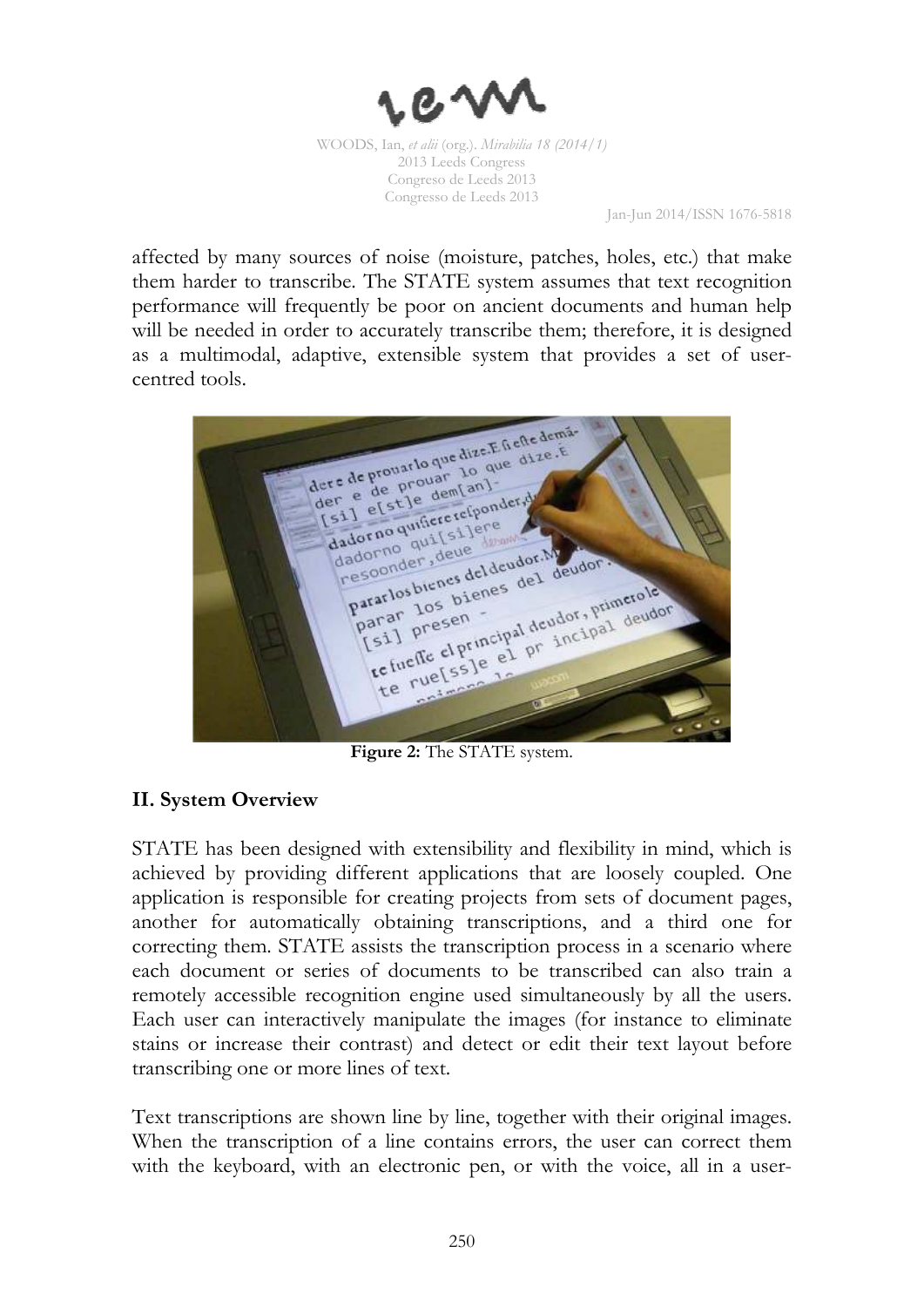

Jan-Jun 2014/ISSN 1676-5818

friendly interface. The corrected transcription and its associated image line can then be sent to the recognition engine in order to adapt it to the peculiarities of the task (rare fonts or glyphs, unusual words, ancient syntax, etc.). A privileged user (in the following, the 'administrator') supervises these corrections with a graphical front end and she enhances the engine with those corrected transcriptions. The enhanced recogniser is immediately available to all the users, since it is accessed as a web service.

Summarising, the main applications of the STATE system are:

• A Transcription Assistant that helps to prepare a new project (*project manager*), clean images (*image conditioner*), find page layout to detect blocks of text and lines (*layout manager*), and correct a given transcription line by line (*line transcriber*). Some screenshots of these activities are shown in Figure 3.

A Text Recognition Engine for ancient printed or handwritten documents.



Figure 3: The STATE toolkit: project manager, image conditioner, layout manager, and line transcriber.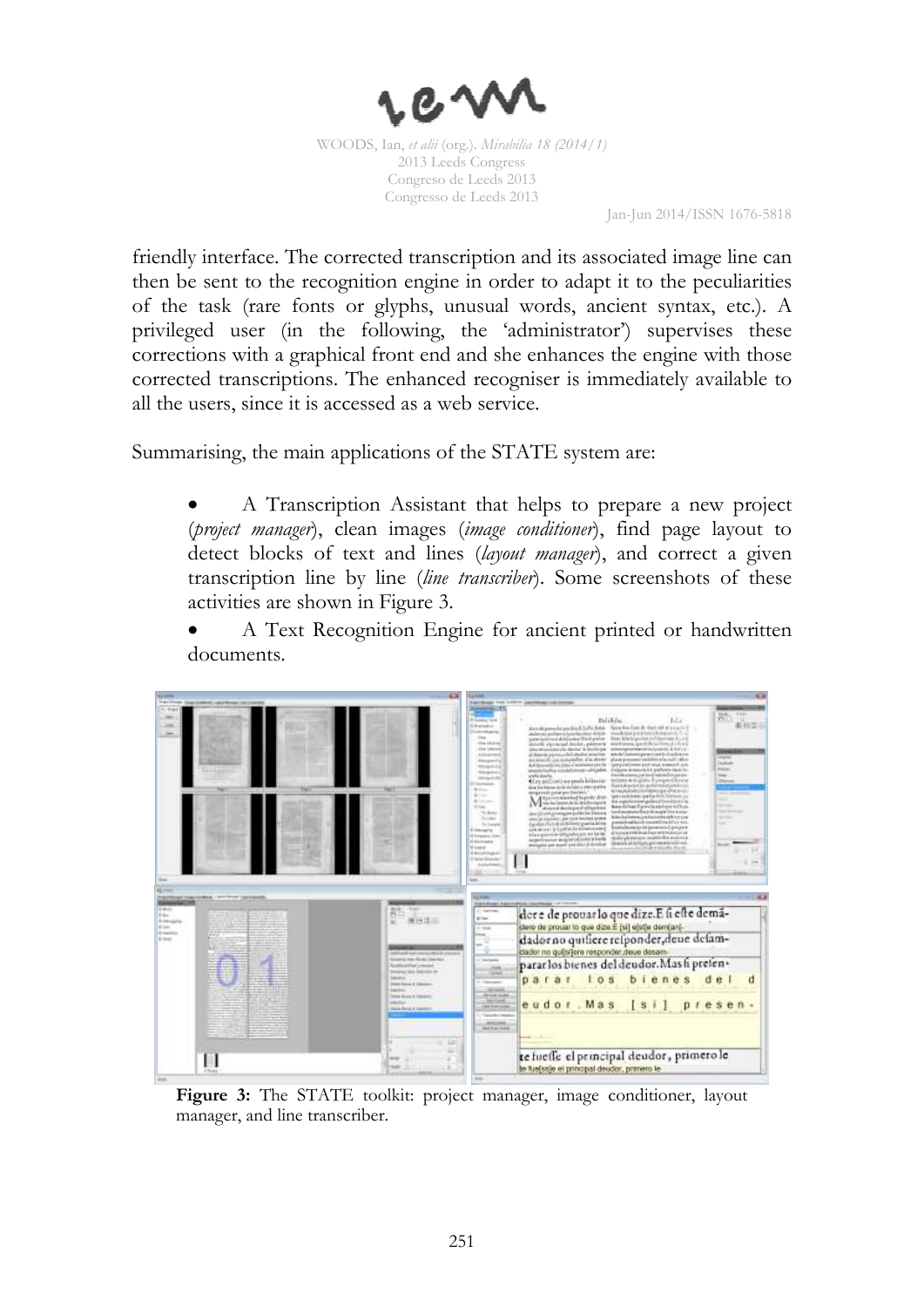

Jan-Jun 2014/ISSN 1676-5818

The user interface of these applications has been designed to be comfortably used with a stylus, keyboard or mouse. An on-line character recognition engine has been built in order to have a flexible, extensible pen-based text introduction system. This engine is described in detail in 'A Template-based Recognition System for On-line Handwritten Characters'.<sup>3</sup>

# **III. Interactive Automatic Text Recognition**

 $\overline{a}$ 

STATE integrates a particular case of multimodal interaction where one word is corrected by means of keyboard, stylus, or speech at each user-interaction, and where that correction influences on the rest of the line.

The front-end communicates with a back-end recognition engine in order to find the transcription of a line image. This communication is performed by means of a web service described in 'A Flexible System for Document Processing and Text Transcription'.<sup>4</sup> The current version of STATE has two text recognition systems: one based on Nearest Neighbour Search that has proven useful for ancient printed fonts<sup>5</sup> and another recognition system based on Hidden Markov Models hybridised with Artificial Neural Networks (HMM/ANN) or conventional Hidden Markov Models (HMMs) for unconstrained offline handwritten text.<sup>6</sup>

The HMM decoder has been adapted in order to deal with the assisted transcription paradigm: after a sentence has been corrected, there is a consolidated prefix that is considered correct. The idea is that the message

<sup>3</sup> PRAT, F., MARZAL, A., MARTÍN, S., RAMOS-GARIJO, R. and CASTRO, M. J. 'A Template-based Recognition System for On-line Handwritten Characters'. In: *Journal of Information Science and Engineering*, 25: 3, 2009, pp. 779–91.

<sup>4</sup> VILAR, J. M. et al. 'A Flexible System for Document Processing and Text Transcription'*.*  In: *8th Conf. on Technology Transfer (TTIA 2009)*. Sevilla: Sringer, 2009, pp. 467-76.

<sup>5</sup> GORDO, A., LLORENS, D., MARZAL, A., PRAT, F. and VILAR, J. M. 'State: A Multimodal Assisted Text-Transcription System for Ancient Documents'. In: *8th IAPR Workshop on Document Analysis Systems*. Nara: CPS, 2008, pp. 135-42.

<sup>6</sup> ESPAÑA-BOQUERA, S., CASTRO-BLEDA, M. J., GORBE-MOYA, J. and ZAMORA-MARTÍNEZ, F.' Improving Offline Handwritten Text Recognition with Hybrid HMM/ANN Models'. In: *IEEE Trans. Pattern Anal. Mach. Intell.*, 33: 4, 2011, pp. 767–79; ZAMORA-MARTÍNEZ, F., CASTRO-BLEDA, M. J., ESPAÑA-BOQUERA, S. and GORBE-MOYA, J. 'Unconstrained Offline Handwriting Recognition Using Connectionist Character N-grams'. In: *IEEE WCCI IJCNN*. Barcelona: Curran Associates, 2010, pp. 4136-42.